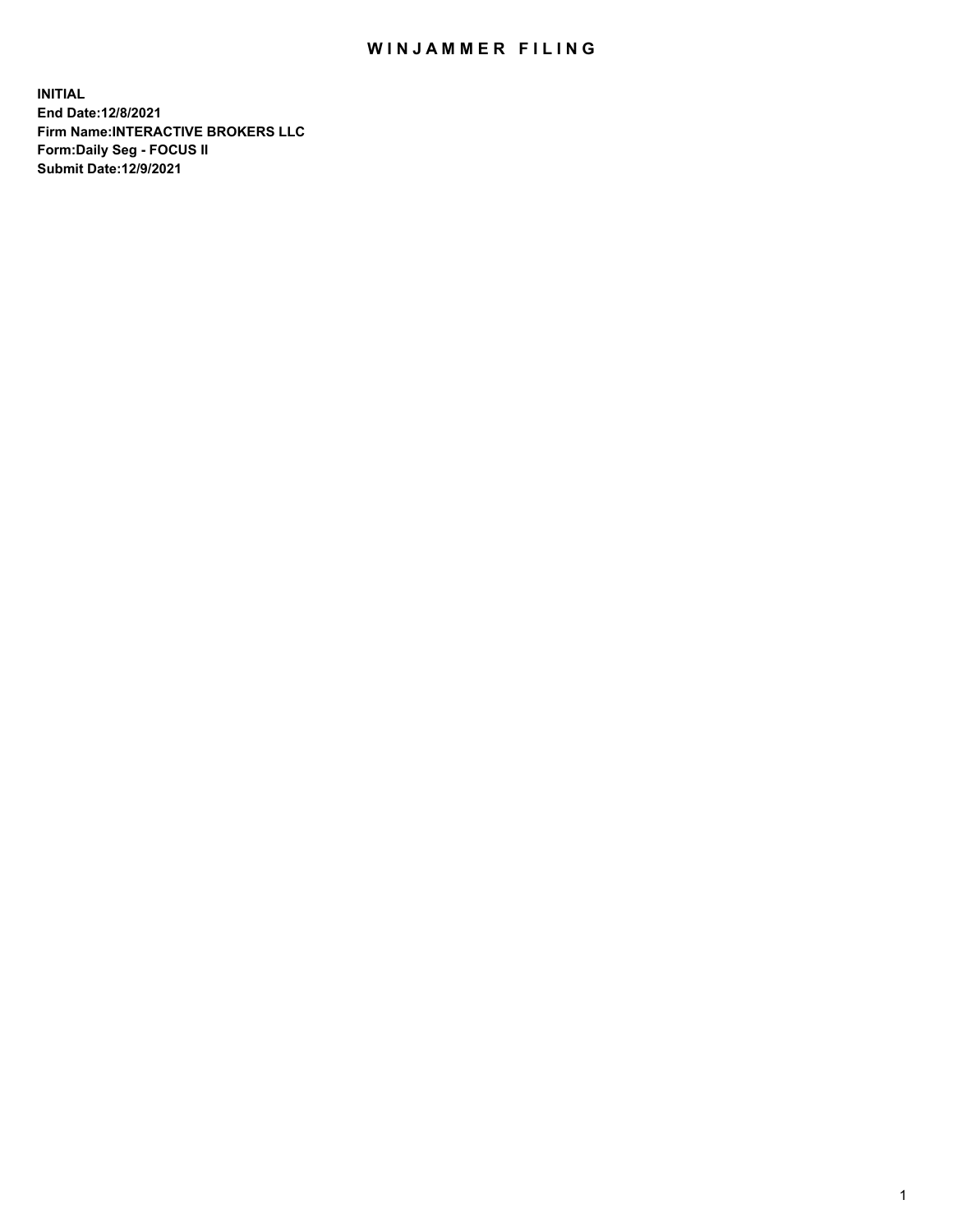**INITIAL End Date:12/8/2021 Firm Name:INTERACTIVE BROKERS LLC Form:Daily Seg - FOCUS II Submit Date:12/9/2021 Daily Segregation - Cover Page**

| Name of Company                                                                                                                                                                                                                                                                                                               | <b>INTERACTIVE BROKERS LLC</b>                                                            |  |
|-------------------------------------------------------------------------------------------------------------------------------------------------------------------------------------------------------------------------------------------------------------------------------------------------------------------------------|-------------------------------------------------------------------------------------------|--|
| <b>Contact Name</b>                                                                                                                                                                                                                                                                                                           | James Menicucci                                                                           |  |
| <b>Contact Phone Number</b>                                                                                                                                                                                                                                                                                                   | 203-618-8085                                                                              |  |
| <b>Contact Email Address</b>                                                                                                                                                                                                                                                                                                  | jmenicucci@interactivebrokers.c<br><u>om</u>                                              |  |
| FCM's Customer Segregated Funds Residual Interest Target (choose one):<br>a. Minimum dollar amount: ; or<br>b. Minimum percentage of customer segregated funds required:% ; or<br>c. Dollar amount range between: and; or<br>d. Percentage range of customer segregated funds required between: % and %.                      | $\overline{\mathbf{0}}$<br>0<br>155,000,000 245,000,000<br>0 <sub>0</sub>                 |  |
| FCM's Customer Secured Amount Funds Residual Interest Target (choose one):<br>a. Minimum dollar amount: ; or<br>b. Minimum percentage of customer secured funds required:%; or<br>c. Dollar amount range between: and; or<br>d. Percentage range of customer secured funds required between:% and%.                           | <u>0</u><br>$\overline{\mathbf{0}}$<br>80,000,000 120,000,000<br>00                       |  |
| FCM's Cleared Swaps Customer Collateral Residual Interest Target (choose one):<br>a. Minimum dollar amount: ; or<br>b. Minimum percentage of cleared swaps customer collateral required:%; or<br>c. Dollar amount range between: and; or<br>d. Percentage range of cleared swaps customer collateral required between:% and%. | <u>0</u><br>$\underline{\mathbf{0}}$<br>$\underline{0}$ $\underline{0}$<br>0 <sub>0</sub> |  |

Attach supporting documents CH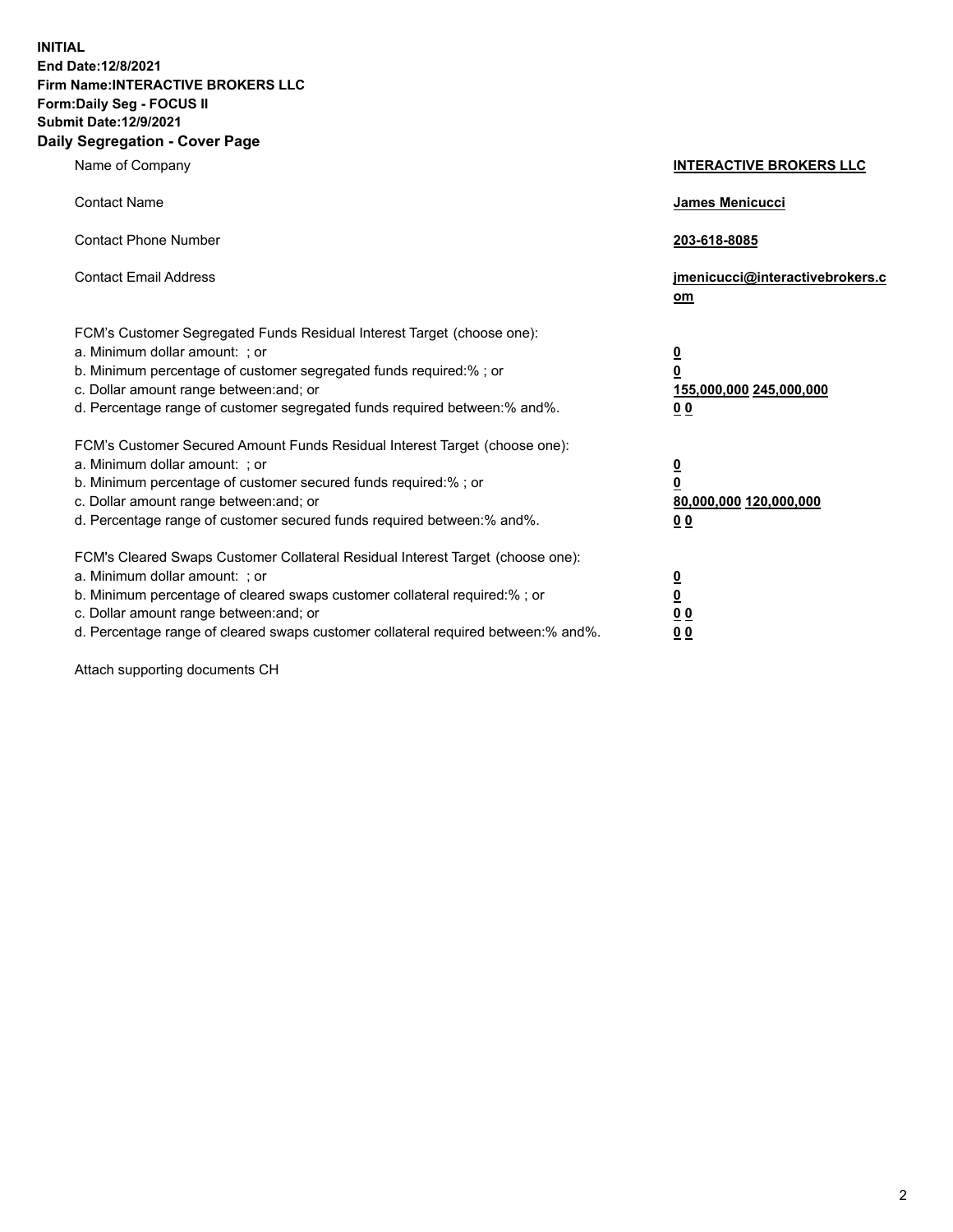**INITIAL End Date:12/8/2021 Firm Name:INTERACTIVE BROKERS LLC Form:Daily Seg - FOCUS II Submit Date:12/9/2021 Daily Segregation - Secured Amounts**

## Foreign Futures and Foreign Options Secured Amounts Amount required to be set aside pursuant to law, rule or regulation of a foreign government or a rule of a self-regulatory organization authorized thereunder **0** [7305] 1. Net ledger balance - Foreign Futures and Foreign Option Trading - All Customers A. Cash **489,048,654** [7315] B. Securities (at market) **0** [7317] 2. Net unrealized profit (loss) in open futures contracts traded on a foreign board of trade **10,778,946** [7325] 3. Exchange traded options a. Market value of open option contracts purchased on a foreign board of trade **115,961** [7335] b. Market value of open contracts granted (sold) on a foreign board of trade **-34,919** [7337] 4. Net equity (deficit) (add lines 1. 2. and 3.) **499,908,642** [7345] 5. Account liquidating to a deficit and account with a debit balances - gross amount **3,535** [7351] Less: amount offset by customer owned securities **0** [7352] **3,535** [7354] 6. Amount required to be set aside as the secured amount - Net Liquidating Equity Method (add lines 4 and 5) **499,912,177** [7355] 7. Greater of amount required to be set aside pursuant to foreign jurisdiction (above) or line 6. **499,912,177** [7360] FUNDS DEPOSITED IN SEPARATE REGULATION 30.7 ACCOUNTS 1. Cash in banks A. Banks located in the United States **39,657,762** [7500] B. Other banks qualified under Regulation 30.7 **0** [7520] **39,657,762** [7530] 2. Securities A. In safekeeping with banks located in the United States **320,993,080** [7540] B. In safekeeping with other banks qualified under Regulation 30.7 **0** [7560] **320,993,080** [7570] 3. Equities with registered futures commission merchants A. Cash **0** [7580] B. Securities **0** [7590] C. Unrealized gain (loss) on open futures contracts **0** [7600] D. Value of long option contracts **0** [7610] E. Value of short option contracts **0** [7615] **0** [7620] 4. Amounts held by clearing organizations of foreign boards of trade A. Cash **0** [7640] B. Securities **0** [7650] C. Amount due to (from) clearing organization - daily variation **0** [7660] D. Value of long option contracts **0** [7670] E. Value of short option contracts **0** [7675] **0** [7680] 5. Amounts held by members of foreign boards of trade A. Cash **242,424,196** [7700] B. Securities **0** [7710] C. Unrealized gain (loss) on open futures contracts **19,030,495** [7720] D. Value of long option contracts **115,961** [7730] E. Value of short option contracts **-34,919** [7735] **261,535,733** [7740] 6. Amounts with other depositories designated by a foreign board of trade **0** [7760] 7. Segregated funds on hand **0** [7765] 8. Total funds in separate section 30.7 accounts **622,186,575** [7770] 9. Excess (deficiency) Set Aside for Secured Amount (subtract line 7 Secured Statement Page 1 from Line 8) **122,274,398** [7380] 10. Management Target Amount for Excess funds in separate section 30.7 accounts **80,000,000** [7780] 11. Excess (deficiency) funds in separate 30.7 accounts over (under) Management Target **42,274,398** [7785]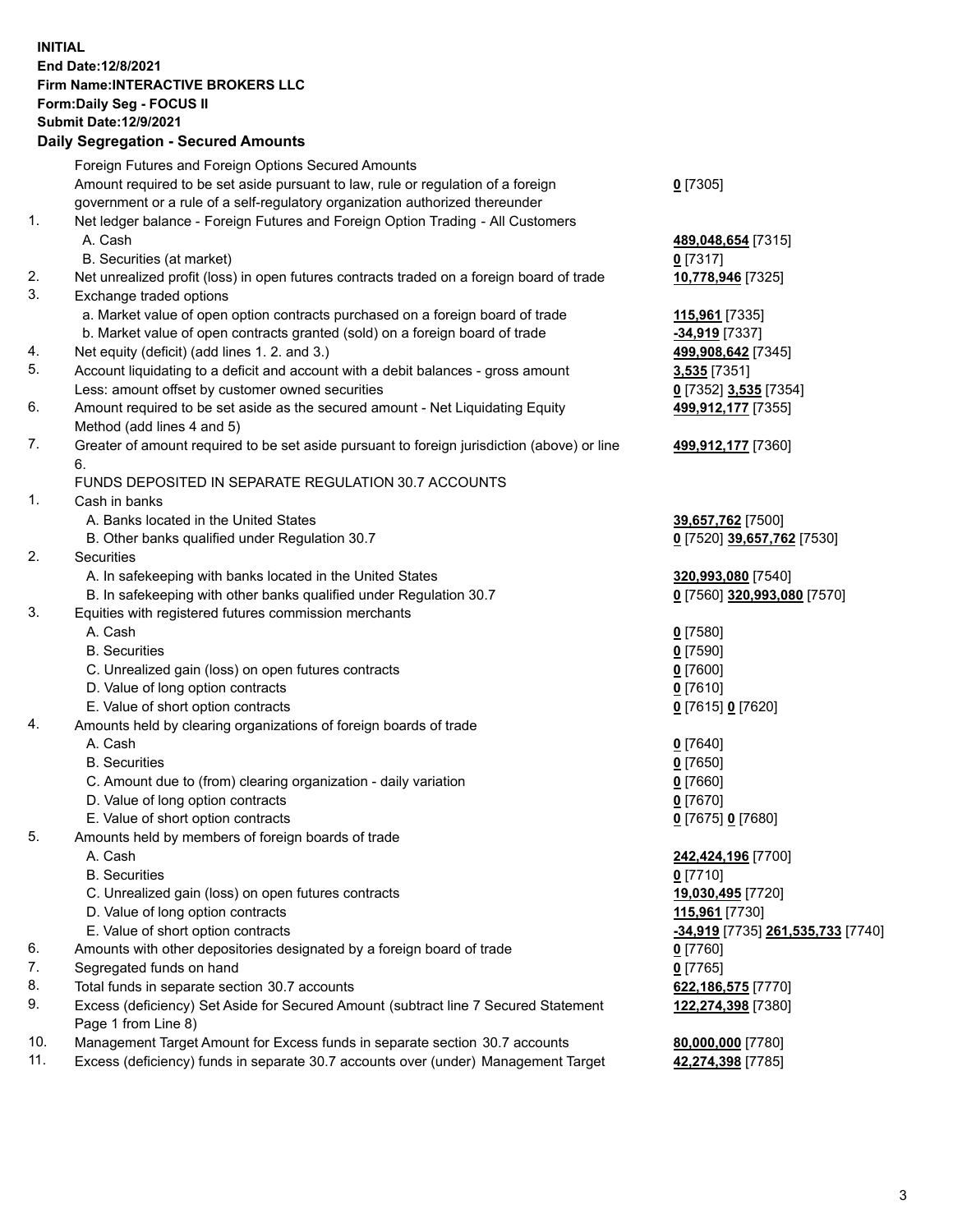**INITIAL End Date:12/8/2021 Firm Name:INTERACTIVE BROKERS LLC Form:Daily Seg - FOCUS II Submit Date:12/9/2021 Daily Segregation - Segregation Statement** SEGREGATION REQUIREMENTS(Section 4d(2) of the CEAct) 1. Net ledger balance A. Cash **7,743,882,067** [7010] B. Securities (at market) **0** [7020] 2. Net unrealized profit (loss) in open futures contracts traded on a contract market **86,152,364** [7030] 3. Exchange traded options A. Add market value of open option contracts purchased on a contract market **485,937,081** [7032] B. Deduct market value of open option contracts granted (sold) on a contract market **-464,033,919** [7033] 4. Net equity (deficit) (add lines 1, 2 and 3) **7,851,937,593** [7040] 5. Accounts liquidating to a deficit and accounts with debit balances - gross amount **1,056,660** [7045] Less: amount offset by customer securities **0** [7047] **1,056,660** [7050] 6. Amount required to be segregated (add lines 4 and 5) **7,852,994,253** [7060] FUNDS IN SEGREGATED ACCOUNTS 7. Deposited in segregated funds bank accounts A. Cash **1,829,977,348** [7070] B. Securities representing investments of customers' funds (at market) **3,545,924,790** [7080] C. Securities held for particular customers or option customers in lieu of cash (at market) **0** [7090] 8. Margins on deposit with derivatives clearing organizations of contract markets A. Cash **1,991,424,847** [7100] B. Securities representing investments of customers' funds (at market) **650,528,904** [7110] C. Securities held for particular customers or option customers in lieu of cash (at market) **0** [7120] 9. Net settlement from (to) derivatives clearing organizations of contract markets **17,565,587** [7130] 10. Exchange traded options A. Value of open long option contracts **485,937,081** [7132] B. Value of open short option contracts **-464,033,919** [7133] 11. Net equities with other FCMs A. Net liquidating equity **0** [7140] B. Securities representing investments of customers' funds (at market) **0** [7160] C. Securities held for particular customers or option customers in lieu of cash (at market) **0** [7170] 12. Segregated funds on hand **0** [7150] 13. Total amount in segregation (add lines 7 through 12) **8,057,324,638** [7180] 14. Excess (deficiency) funds in segregation (subtract line 6 from line 13) **204,330,385** [7190] 15. Management Target Amount for Excess funds in segregation **155,000,000** [7194] **49,330,385** [7198]

16. Excess (deficiency) funds in segregation over (under) Management Target Amount Excess